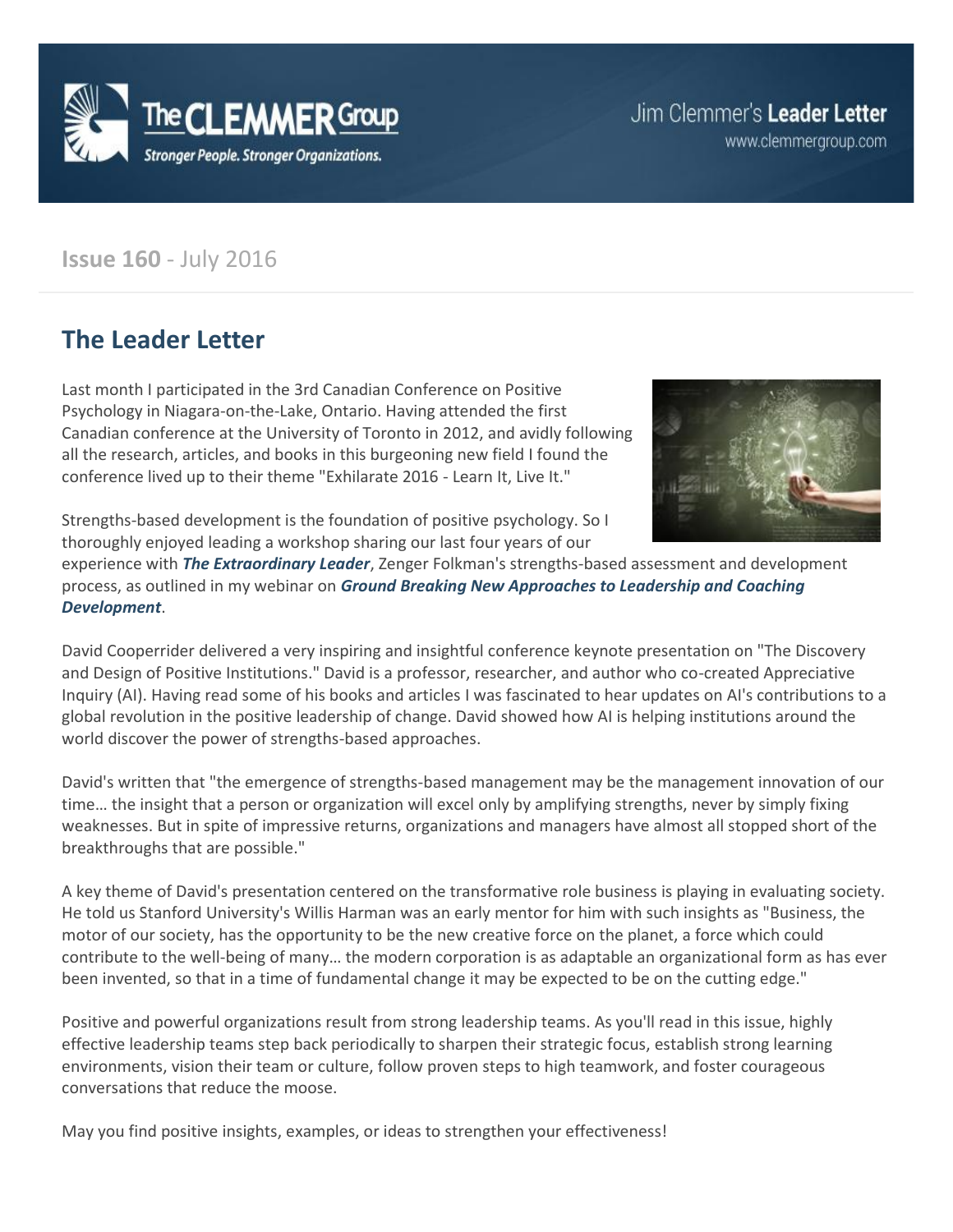# **Does Your Leadership Team Need Strategic Focus?**

Summer is a great time for some much needed R & R. In our hectic 24/7, crazy busy world it's even more vital we carve out time for recharging and rejuvenating.

Leadership teams also need time away from daily operations and everyday distractions to work together in planning and strategy, reflection and renewal, team building, and development planning. As you reflect on the blur of the first six months of 2016, this is also the right time to look ahead to the fall in finishing this year and getting ready for 2017.



Fall is a popular time for leadership team retreats. This time away provides space for the collaboration and planning so vital to increasing safety, service/quality improvement, leadership, or culture development.

Failing to work "on" your team, not just "in" your team can contribute to these common communication breakdowns that often derail teams:

- The team isn't united in strategic priorities
- Conflicting messages ripple out to the organization
- Behaviors don't model the desired culture or values
- Little personal feedback on leadership behaviors
- It's not safe to discuss moose-on-the-table (touchy or politically sensitive topics)

"**[Clear leadership team retreat objectives and outcomes are vital to success](http://www.clemmergroup.com/blog/2015/10/01/clear-leadership-team-retreat-objectives-and-outcomes-are-vital-to-success/)**". Here's a summary of some common retreat objectives:

- leadership/culture development
- team building
- leveraging leadership strengths
- improving customer focus
- revitalizing vision, values, purpose
- conflict resolution
- increasing communication and teamwork
- creating a coaching culture
- building a consensus/engagement and implementation plan for organizational change and development
- enhancing safety
- strategic approach to succession planning and talent/performance management

Taking time to sharpen the woodcutters ax is a story that's become a cliché because it gets at a profound paradox. The busier we get the more we feel like we can't afford taking time out for learning, development, or retreats. But we actually become more productive by taking time out, stepping back, and sharpening our tools and approaches.

As you think about team reflection and renewal this summer, you might find my webinar on *[Executive Team](http://www.clemmergroup.com/webinars/executive-team-building-culture-development)  [Building and Culture Development](http://www.clemmergroup.com/webinars/executive-team-building-culture-development)* useful. You might also want to ponder a few possible ways to configure your session at **[Leadership Team Retreats](http://www.clemmergroup.com/services/leadership-team-retreats/)**.

May your summer resonate with the words of American writer, Henry James, "summer afternoon, summer afternoon; to me those have always been the two most beautiful words in the English language."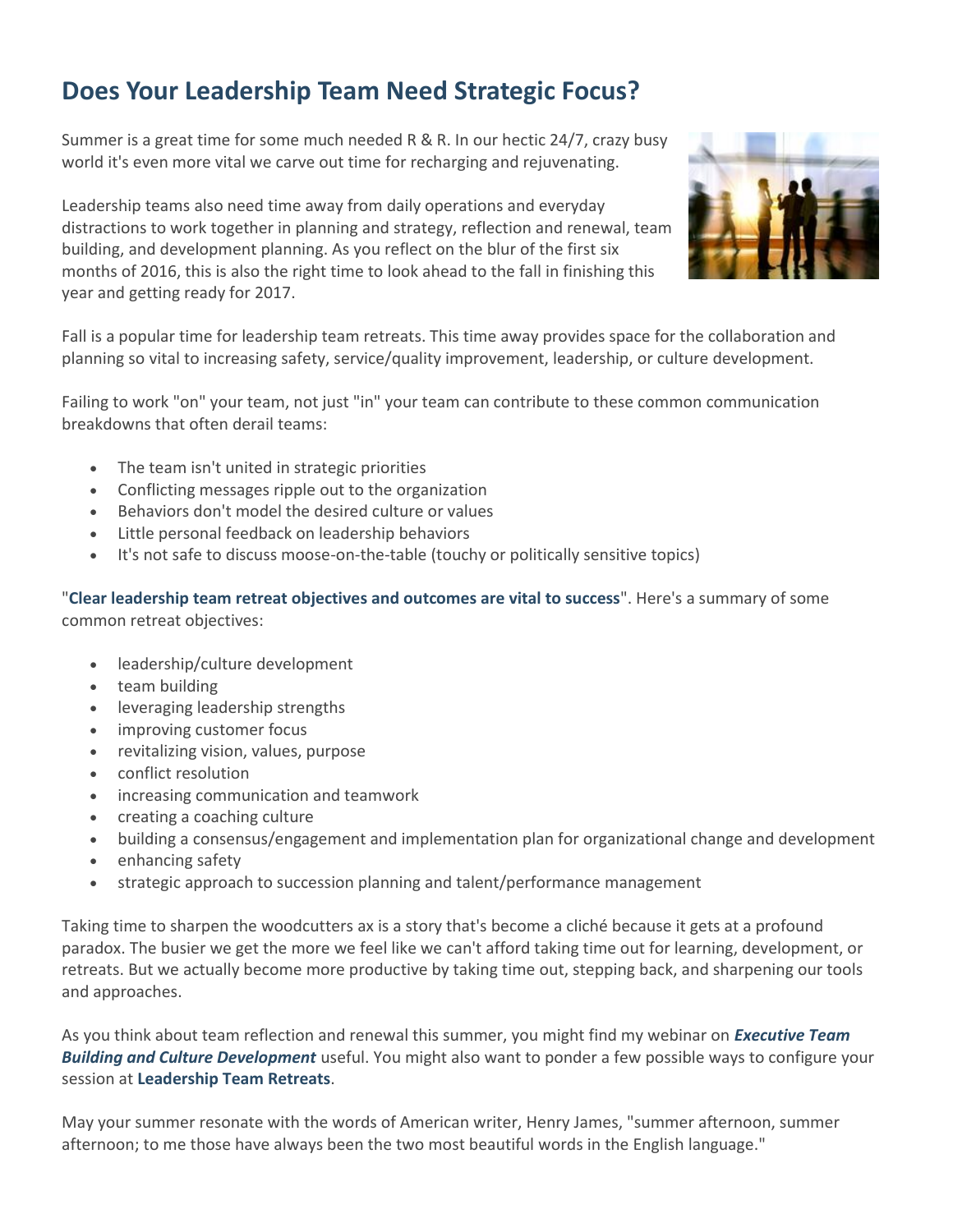# **The Powerful Impact of a Learning Environment on Discretionary Effort**

Decades ago, in a *Harvard Business Review* article, "How I Learned to Let My Workers Lead," the founder and CEO of a food company made this connection between learning and agility, "Learning is change, and I keep learning and relearning that change is and needs to be continuous... change is the real job of every effective business leader because change is about the present and the future, not about the past. There is no end to change." This belief drove the CEO to build "a company that never stops learning... learning, striving people are happy people and good workers. They have initiative and imagination, and



the companies they work for are rarely caught napping." Ralph Stayer retired in 2015 having built Johnsville Foods from nothing to over one billion in sales.

Agility is becoming a major focus for many organizations today. For good reason. Our pace of change is accelerating through a relentless demand for better, faster, **and** cheaper. Merriam-Webster defines agility as "marked by ready ability to move with quick easy grace" and "having a quick, resourceful and adaptable character."

A Zenger Folkman study showed how a very strong learning organization impacts commitment levels:



### **Impact of a Learning Environment on Discretionary Effort**

Stretching, growing, and learning is invigorating. When we're stimulated and challenged we're energized and engaged. Work is transformed from a job to a joy. In an agile, learning organization problems are resolved quickly. And then they're used as opportunities for continuous improvement. Openness, transparency, and collaboration means decisions are made quickly with high buy-in and ownership for implementation. Leaders make tough calls and communicate why. "Fast failure" with lots of pilots and experiments help everyone learn what works best. Data and feedback shifts leadership behaviors and guides continuous process improvements.

Learning and adaptability lead to much higher discretionary effort. This creates highly engaged and agile organizations moving at or ahead of the speed of change. How's your team or organization doing? How do you **know?** Where's your measurement data?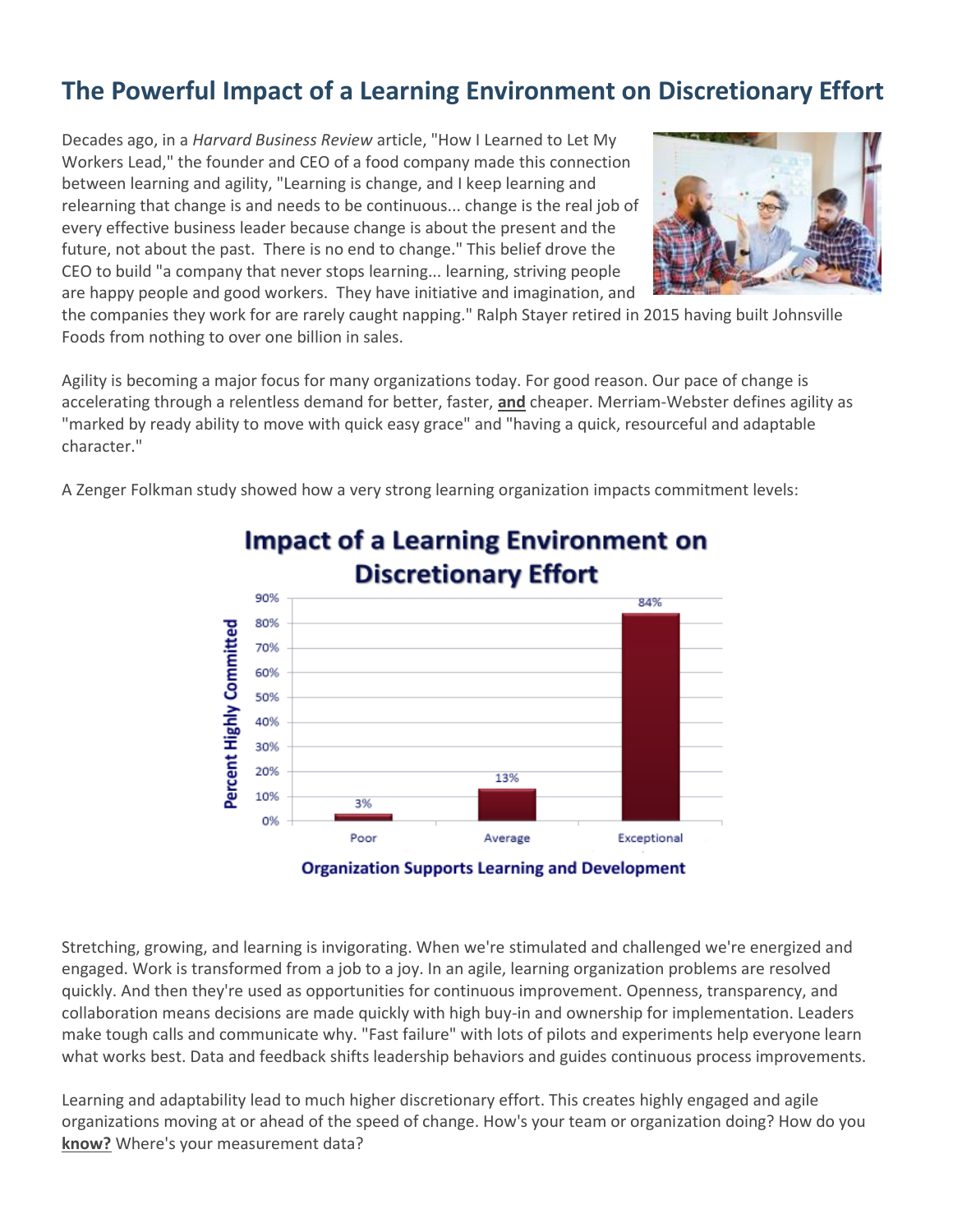# **Thoughts That Make You Go Hmmm on... Agile, Learning Organizations**

"The learning organization can mean two things, it can mean an organization which learns and/or an organization which encourages learning in its people. It should mean both."

- Charles Handy, *"The Age of Unreason"*, Harvard Business School Press, Boston, pp 225



"Feedback is the lifeblood of the organization -- the exchange of information that lets people know if the job they are doing is going well or needs to be fine-tuned, upgraded, or redirected entirely.

- Daniel Goleman, *Emotional Intelligence: Why It Can Matter More Than IQ*

"Visionary companies make some of their best moves by experimentation, trial and error, opportunism, and - quite literally -- accident. What looks in retrospect like brilliant foresight and preplanning was often the result of "Let's just try a lot of stuff and keep what works. In this sense, visionary companies mimic the biological evolution of species."

- James C. Collins and Jerry Porras, *Built to Last: Successful Habits of Visionary Companies*

"Management must also enable the enterprise and each of its members to grow and develop as needs and opportunities change. Every enterprise is a learning and teaching institution. Training and development must be built into it on all levels -- training and development that never stop."

#### - Peter Drucker, *The Essential Drucker*

"…the three building blocks of a learning organization. The first, a supportive learning environment, comprises psychological safety, appreciation of differences, openness to new ideas, and time for reflection. The second, concrete learning processes and practices, includes experimentation, information collection and analysis, and education and training. These two complementary elements are fortified by the final building block: leadership that reinforces learning.

- David A. Garvin, Amy C. Edmondson, and Francesca Gino, "Is Yours a Learning Organization?" *Harvard Business Review*

"Learning is an economic elixir. It makes both people and organizations more adaptable, more able to respond to change, more nimble. It serves as the bedrock for innovation; it is impossible to innovate without learning something new. And when it occurs in workplaces, it is one of those rarest of opportunities -- where employers' and employees' incentives are in perfect harmony. In the vast majority of cases, it makes both better off."

- Laurie Bassi, Ed Frauenheim, Lawrence Costello, and Dan McNurrer, with Larry Costello, *Good Company: Business Success in the Worthiness Era* 

"First, study projects that didn't pan out and document all the insights they offer about customers, markets, future trends, your organization, your operations, your team, and yourself. Second, magnify the impact of those lessons by spreading them across your company. Senior leaders should gather frequently to discuss their failures, and efforts to share lessons with all employees will build trust and goodwill and encourage future initiatives.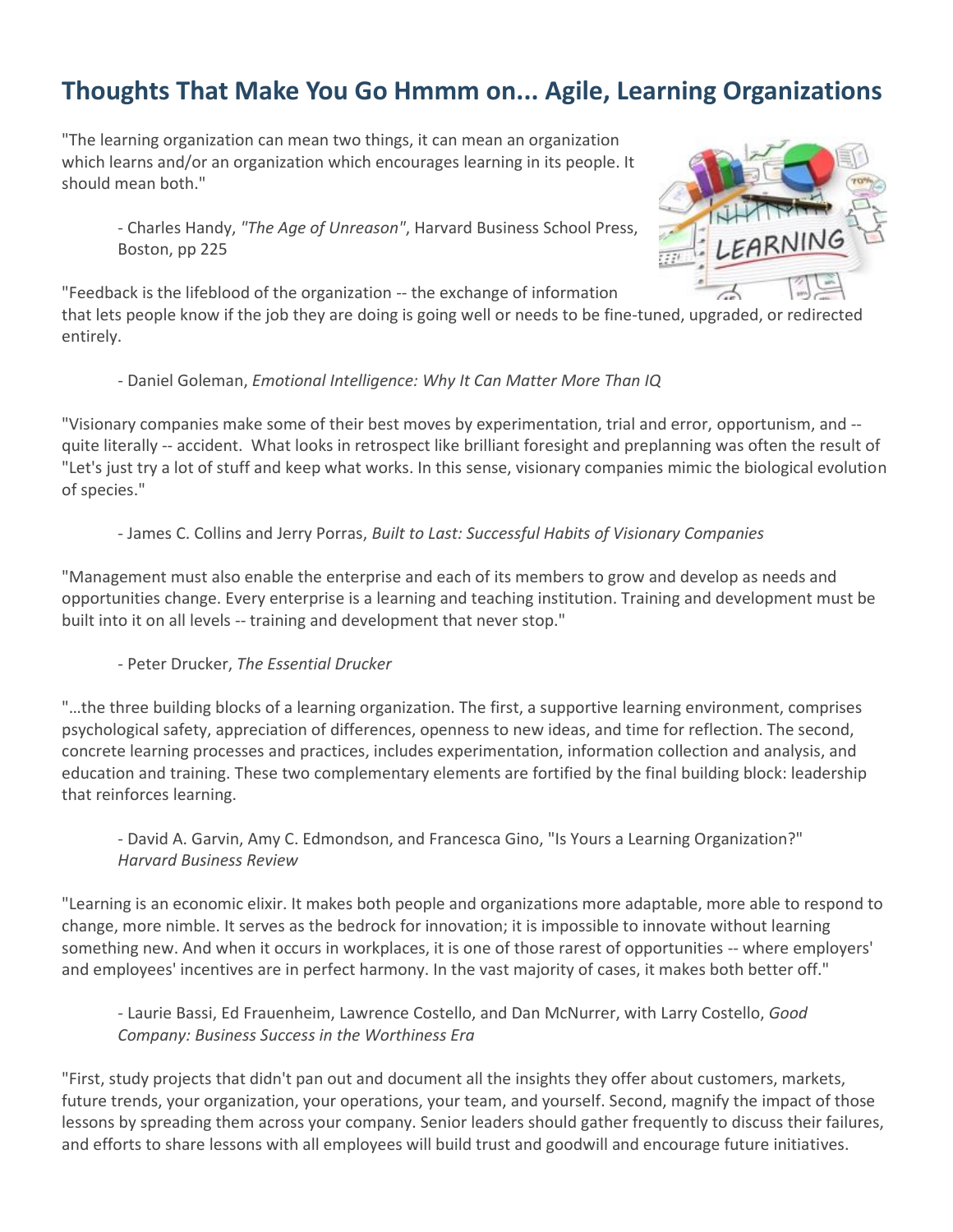Third, step back and do a corporate wide review of your pattern of failure, to ensure your overall approach is yielding all the benefits it should."

- Julian Birkinshaw and Martine Haas, "Increase Your Return on Failure," *Harvard Business Review*

# **Webinar: 9 Ways to Build Effective Relationships**

"No man is an island, entire of itself; every man is a piece of the continent, a part of the main." These are a few lines of a poem penned by the metaphysical English poet, John Donne, around the time of Shakespeare. Community, interdependence, and oneness has been a central part of many ancient philosophies and spiritual practices for thousands of years.

This is especially true in today's networked, globalized world, and interconnected workplaces. It's nearly impossible for anyone in today's



organizations to succeed totally on his or her own. Some degree of teamwork and collaboration are vital to getting almost anything done. And that means building strong relationships.

As our organizations continue to rapidly transform and change, relationship building is also shifting. What once worked in a traditional hierarchy is quite different from what's needed now to make a flat, network, team-based organization work well.

In the new organization of today -- with its greater emphasis on teams and better information dissemination - the nature of relationships has changed. It is now important to develop relationships that elicit cooperation and encourage people to take initiative and act more independently.

A key to effective leadership is the ability to build positive relationships with other people. We know that these relationships improve retention, engagement, and discretionary effort but there is a much deeper meaning and importance.

Last month Jack Zenger and Joe Folkman presented a 40 minute complimentary webinar on **[How to Build](http://www.clemmergroup.com/webinars/build-effective-relationships/)  Effective Relationships -- [9 Ways to Work with Others in a Positive Way](http://www.clemmergroup.com/webinars/build-effective-relationships/)**. View the archived webinar to hear Joe and Jack discuss:

- Nine key ways to build effective relationships and work with others in a positive way.
- The nature of relationships in today's flat, team-based organizations.
- Developing relationships that encourage people to take initiative and act more independently.

**[Click here](http://www.clemmergroup.com/webinars/build-effective-relationships/)** to view the archived webinar.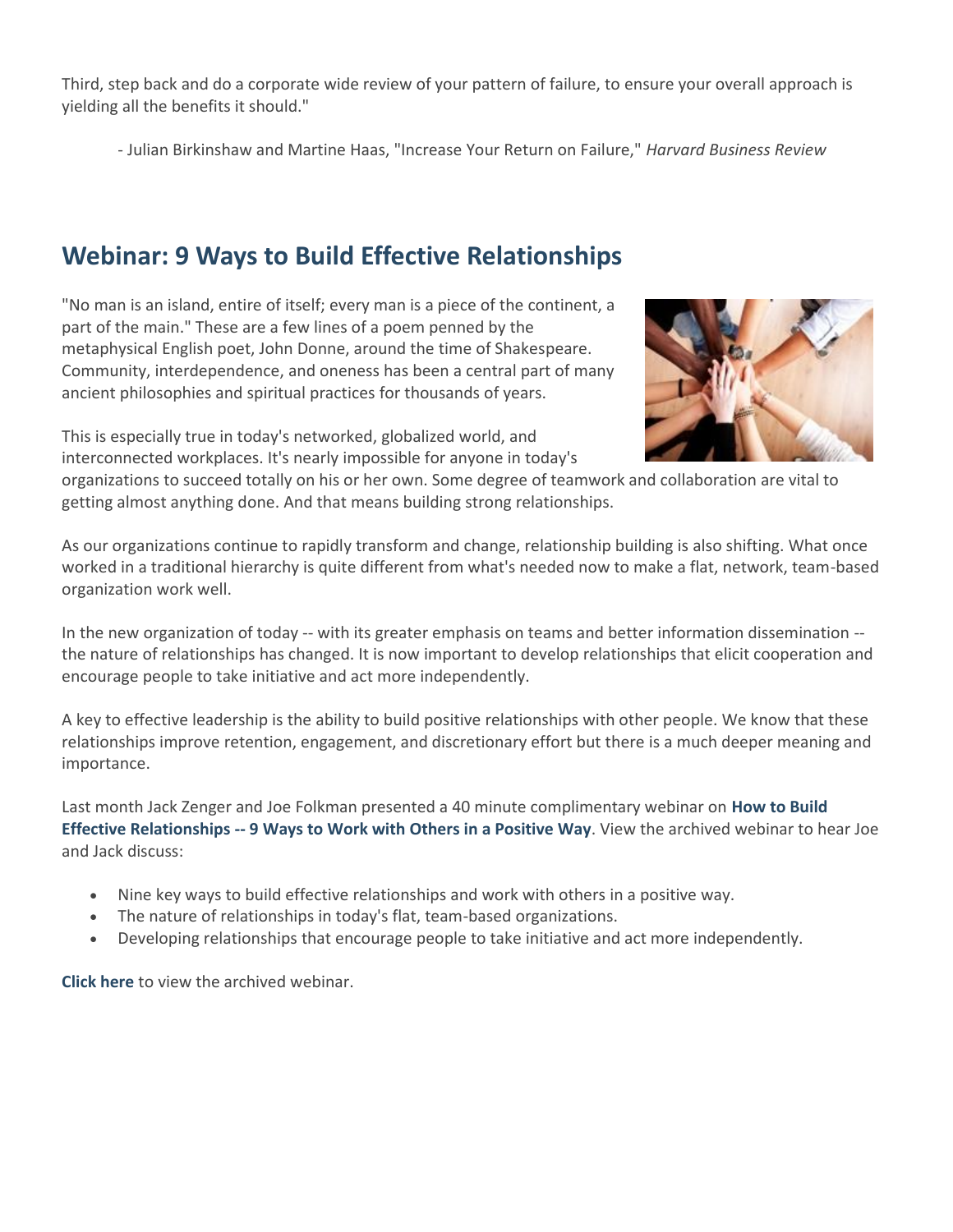## **8 Vital Steps for Executive Teamwork and Organization Development**

We'd just finished facilitating a two-day offsite retreat with an international resources company when I came back to my office to find the June issue of *Harvard Business Review* with a feature article on "The Secrets of Great Teamwork." The authors -- two management and organization behavior professors at Wharton and INSEAD -- were reporting on their 15 years of research involving 300 interviews and 4,200 surveys of team leaders and managers.



Martine Haas and Mark Mortensen find that "teams are more diverse, dispersed, digital, and dynamic than ever before. These qualities make collaboration especially challenging." Their research shows four enabling conditions create the most effective teams:

- Compelling direction
- Strong structure
- Supportive context
- Shared mindset

Our highly productive retreat exceeded participant's objectives. Many executives -- who'd been through numerous planning sessions and retreats before -- deemed this one the best they'd ever experienced.

After reading the teamwork article and then editing and finalizing the extensive set of flipchart notes and plans we'd generated at the retreat, I reflected on the key elements that led to such a successful session and how these overlapped with Haas and Mortensen's findings:

- **[Starting with foundational models/frameworks](http://www.clemmergroup.com/services/culture-organization-development/high-performance-leadership-models/)**
- **[Visioning the ideal culture](http://www.clemmergroup.com/articles/organizational-visioning-pathways-pitfalls/)**
- **[Clarifying and agreeing on four core values](http://www.clemmergroup.com/articles/pathways-pitfalls-clarifying-organizational-values/)**
- **[Identifying leadership behaviors/actions](http://www.clemmergroup.com/blog/2012/05/10/vision-values-and-mission-well-lived-trumps-well-written/)** that most clearly live each of the core values
- An anonymous/safe process to name the biggest **[moose-on-the-table](http://www.clemmergroup.com/blog/2007/10/03/more-moose-hunting/)** (or elephant-in-the-room) that need to be addressed
- Prioritizing the "moose issues" and having **["courageous conversations](http://www.clemmergroup.com/blog/2010/10/19/a-culture-of-courageous-conversations-speaking-up-and-listening-overcomes-the-price-of-fear/)**" to deal with them
- Establishing three **[Strategic Imperatives](http://www.clemmergroup.com/services/culture-organization-development/using-strategic-imperatives-drive-teamorganization-development/)** to move all this idealizing and planning from vision to execution
- Setting up **[implementation teams and process](http://www.clemmergroup.com/blog/2008/11/06/setting-and-cascading-goals-for-increased-effectiveness/)** with timeframes and follow up dates

Option #1 at **[Leadership Team Retreats](http://www.clemmergroup.com/services/leadership-team-retreats/)** describes this methodology a bit further. My recent webinar on *[Executive](http://www.clemmergroup.com/webinars/executive-team-building-culture-development)  [Team Building and Culture Development](http://www.clemmergroup.com/webinars/executive-team-building-culture-development)* provides a deeper look at these approaches.

As Haas and Mortensen conclude, "teamwork has never been easy -- but in recent years it has become much more complex. And the trends that make it more difficult seem likely to continue, as teams become increasingly global, virtual, and project-driven."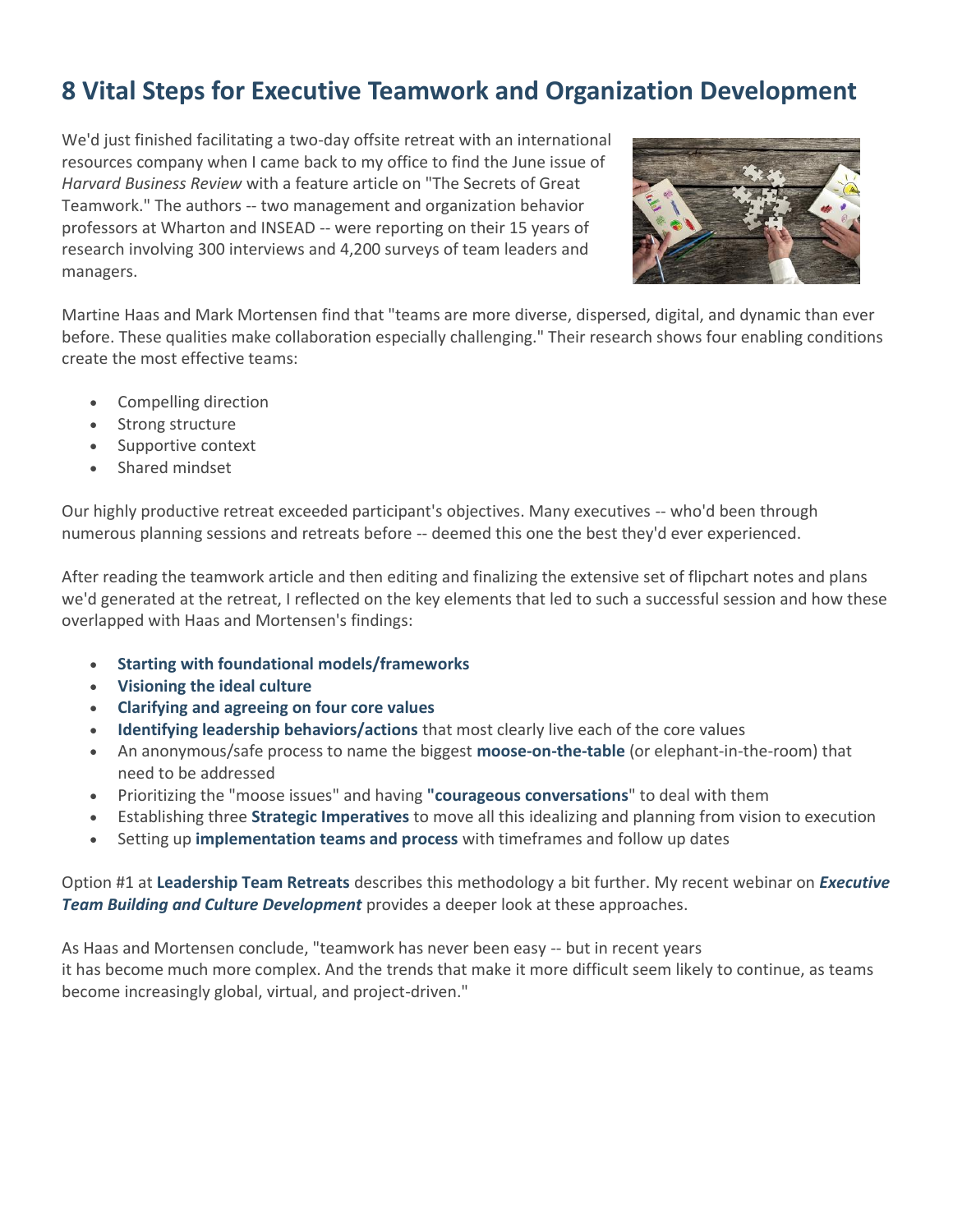# **How to Vision Your Ideal Team or Culture**

As outlined in my blog, step two of "**[8 Vital Steps for Executive Teamwork and](http://www.clemmergroup.com/blog/2016/06/14/8-vital-steps-executive-teamwork-organization-development/)  [Organization Development](http://www.clemmergroup.com/blog/2016/06/14/8-vital-steps-executive-teamwork-organization-development/)**" is visioning your ideal culture (or team). For years I've used variations of this critical step for team building, culture development, conflict resolution, strategic planning, etc, at **[Leadership Team Retreats](http://www.clemmergroup.com/services/leadership-team-retreats/)**.

Many leaders confuse goal setting and visioning. The pioneering French psychologist, Émile Coué, broadly framed the difference when he wrote, "Imagery may be the highest form of mental energy we have. Reason can analyze and

organize, but only imagination can create. It is through imagination that we create the future -- ours and the worlds."

We first start imagery or visioning exercises with a look at this contrast and balance from *[The Leader's Digest](http://www.clemmergroup.com/services/leadership-books/leaders-digest/)*:

# **Management Goals and Leadership Vision**

#### Goals

- \* Appeal to our intellect
- . Results and timeframes
- · Builds a business case
- Rational
- Pushes performance
- Targets and objectives
- Solves problems
- Logical progression
- Written

**Vision** 

- Engages our emotions
- A desired future state
- Kindles a cause
- Intuitive
- Inspires and aligns
- Images and feelings
- Imagines possibilities
- Irrational "skyhooks"
- Verbal

Here's the process I often use when working with a team of more than six leaders:

- 1. Individual participants silently make notes on the ideal culture and leadership behaviors he or she envisions for their team/organization.
- 2. In small groups (no more than 7 people), hear each group member's vision -- no discussion/debating.
- 3. Once you've heard everyone's vision, the recorder captures the most striking images/examples and/or summarizes key vision themes (needs to be more descriptive than generalities or single words like "teamwork" or "trust").
- 4. Hand in your group's top (one Post-It-Note per image/example) snapshots.

We then cluster the Post-It-Notes and put headings on each grouping.

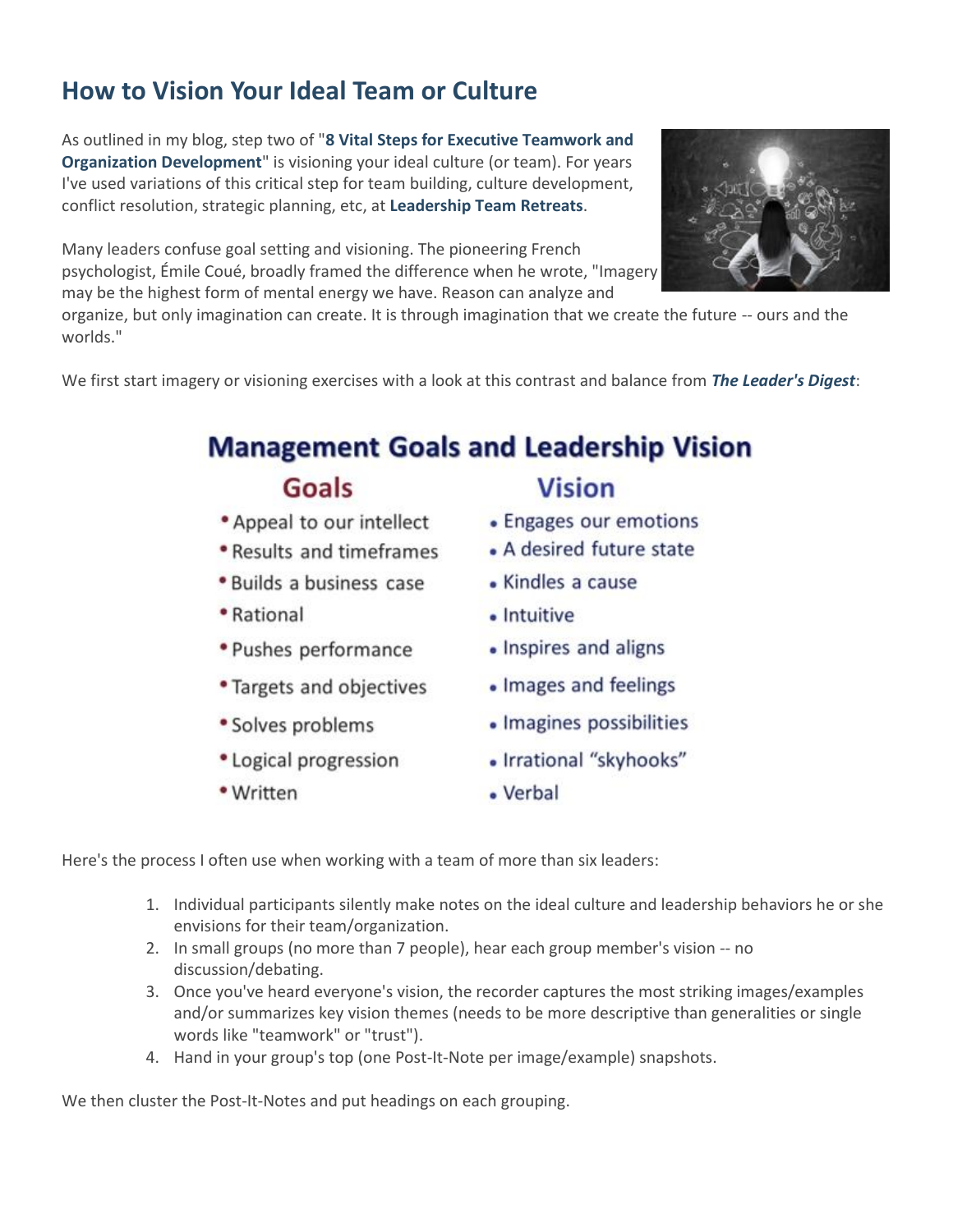This approach pulls together and synthesizes everyone's vision. Hundreds of times I've seen the magnetizing and energizing effect it has on aligning a team or board and getting everyone pointed in the same direction. Try it with your team and experience its inspiring and galvanizing impact.

# **Steps to Fostering Courageous Conversations to Reduce the Moose**

Last month I facilitated a couple of variations of **[leadership team retreats](http://www.clemmergroup.com/services/leadership-team-retreats/)** featuring "moose hunting" exercises. Whether they're called elephants-in-theroom, 800 pound gorillas, or moose/camel/kangaroo-on-the-table (we've used various creatures in different parts of the world), the idea is the same; identify key issues without names attached and figure out how to deal with them.

**Courageous Conversations: Facing the Bull** 



This exercise follows the process described at "**[How to Vision Your Ideal Team](http://www.clemmergroup.com/blog/2016/06/16/vision-ideal-team-culture/)  [or Culture".](http://www.clemmergroup.com/blog/2016/06/16/vision-ideal-team-culture/)** The goal is to address the biggest barriers to reaching the

leadership team's ideal state. Unless a leadership team is exceptionally open and extraordinary (in the top 10%) already (which means 90% aren't), most team leaders don't realize how their authority, style, or the group's power dynamics stifle conversations about what's really going on.

One senior VP in a team often challenged (some said bullied) the team to "put on their big boy/girl pants and speak up." He was a stronger member of the team in a more powerful position. When we used the following process to give everyone an equal and anonymous voice and vote he was very surprised to learn about a few critical barriers that reduced the team's effectiveness but were never discussed.

This process is designed for a neutral outside facilitator to use. Self-lead variations of steps 1 to 5 include using anonymous tools like Survey Monkey or meeting software connecting phones/tablets/computers to a central presentation point program and displaying results for the group to see in PowerPoint slides.

- 1. Each participant writes down up to three "moose" issues the leadership team needs to address if their vision of the ideal future is going to move from dreaming to implementation.
- 2. Only the facilitator sees these notes, shuffles them, and reads the notes to a few scribes from the group who summarize (some moose descriptions are quite detailed) and rewrite the issue on Post-It-Notes to protect anonymity/openly airing issues and put the focus on the message not the messenger.
- 3. The Post-It-Notes "moose" are clustered/grouped into themes and given titles through whole group discussion. Then each cluster is numbered (can get as high as 12 moose)
- 4. Each participant hands in his or her secret ballot vote of the top moose by writing three cluster numbers on a piece of paper only seen by the facilitator.
- 5. Three or four moose will inevitably get most of the votes.
- 6. Sub-groups are then formed around each issue. Their task is to identify what they feel the core or root issue is, brainstorm possible solutions, and bring back their recommended actions to the larger group.

Time and again we see the power of this process to foster real -- and courageous conversations -- that surface barriers that need to be addressed.

Go to *[Moose on the Table](http://www.clemmergroup.com/services/leadership-books/moose-table/)* for more insights and a quiz designed to help you decide if your team has a few moose lurking in your meeting rooms.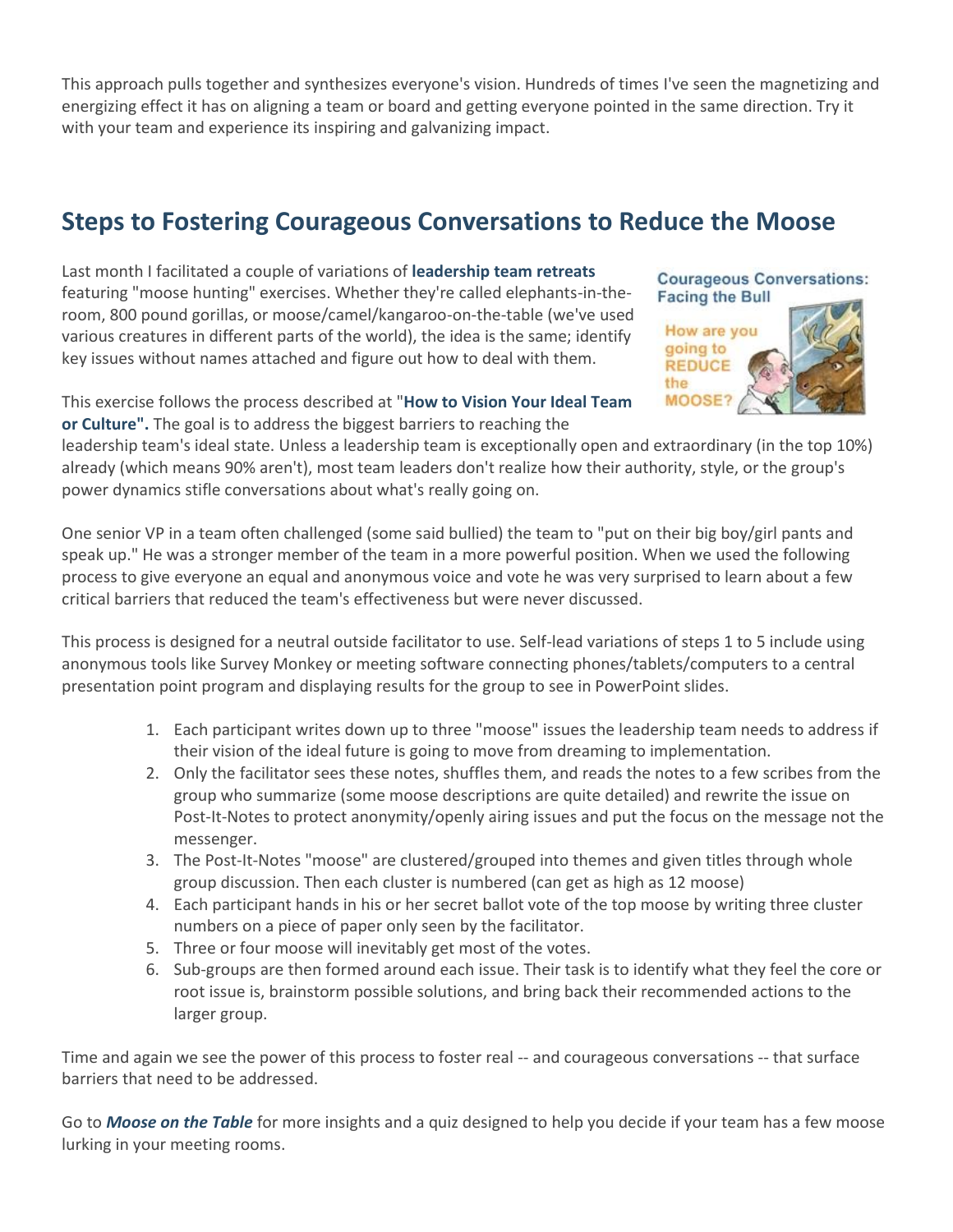# **Do These Attributes Describe Coaching in Your Organization?**

Many managers see people as they are and treat them according to what they see. Outstanding coaches, however, see people as they could be and work to grow that potential.

If you buy a little goldfish and keep it in a small bowl it will remain no bigger than a few inches long. Move that same fish to a large aquarium and it will double or triple in size. Put the goldfish in a large pond and it can grow up to a foot long! The biggest factor that determines the size of the fish is the size of its environment. And so it is with people.



A less effective manager would take a small goldfish and keep it in the little bowl because it would be inefficient and wasteful to put it in a larger environment. Good coaches know better!

Our research shows that extraordinary coaches share the following attributes. How many of these attributes describe your coaching or the coaches in your organization?

- Caring deeply about the coachee's progress
- Believing people can grow, change, and improve
- Focusing on the future
- Showing interest beyond immediate job performance
- Allowing solutions to come from the coachee
- Having more frequent, shorter conversations
- Supporting and encouraging

Learn more from this short video clip**: [Keys to Extraordinary Coaching](http://www.clemmergroup.com/videos/keys-to-extraordinary-coaching/)**

Have you ever experienced a leader who's very strong at coaching and mentoring but doesn't get results? People feel great working with him or her, but the job doesn't get done. What's the likelihood this leader would be rated in the top ten percent of leaders?

How about a leader who is very good at getting results -- he or she really delivers -- but not much of a coach? How likely is he or she to be rated in the top 10 percent of leaders?

Research based on over 250,000 360 assessments of roughly 25,000 leaders shows that either of the above combinations produces leaders in the 90th percentile less than 10% of the time. How often do you think a leader who is strong at both energizing people to achieve results and coaching and mentoring others is rated in the top 10% of leaders? Hint; it's much higher than most people realize.

This short video clip -- **[The Impact of Coaching Effectiveness](http://www.clemmergroup.com/videos/the-impact-of-coaching-effectiveness/)** -- shows the research behind this powerful combination and how dramatically these two competencies turbo-boost a leader to the very top. You can then see the dramatic impact of coaching skills on turnover, engagement, discretionary effort, and leader satisfaction.

No other leadership behavior is more correlated with increasing employee engagement than a leader's coaching effectiveness. Outstanding coaching skills rocket leaders to top-tier effectiveness.

Many crazy-busy, frenetic managers believe it's a trade-off: "Either I deliver results (often by micromanaging and pushing hard) or I coach and develop people. Which do you want me to do?"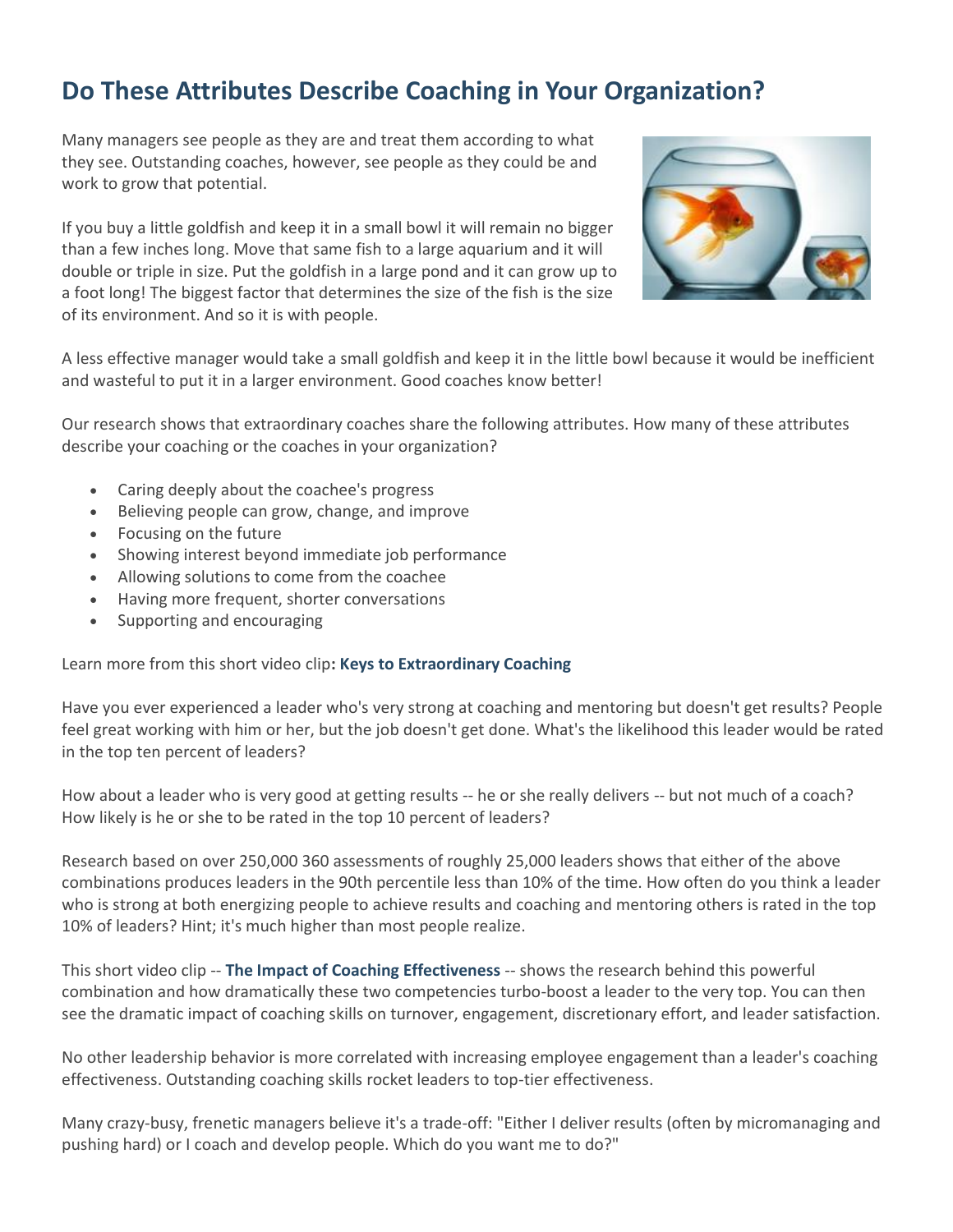Highly effective leaders get results through people. They understand that peak performance comes from empowering, energizing, focusing, and developing people to their highest potential to own and deliver outstanding outcomes.

#### **Tweet Reading: Recommended Online Articles**



This section summarizes last month's LinkedIn Updates and Twitter Tweets about online articles or blog posts that I've flagged as worth reading. These are usually posted on weekends when I am doing much of my reading for research, learning, or leisure. You can follow me on Twitter at **<https://twitter.com/JimClemmer>**

My original tweet commenting on the article follows each title and descriptor from the original source:

**More research that countering the growing mountain of rubbish on how leading millennials is different than leading others.**

**["Are You Still Maligning Millennials? Stop"](http://www.forbes.com/sites/joefolkman/2016/06/08/are-you-still-maligning-millennials-stop/#66a1373e4f79)** -- Joseph Folkman **[www.forbes.com](http://www.forbes.com/)**

*"A millennial raised his hand, stood up and said, "I am so tired of hearing this garbage about millennials and none of it is true!" He received an ovation of support from the audience".*

**Niels-Peter van Doorn, Head of Leadership Consulting at Borderless, discusses their Borderless Leadership Development Survey 2016.** 

**["Is Leadership Development Still on the Agenda?"](http://leadership.zengerfolkman.com/acton/attachment/10129/f-05b2/1/-/-/-/-/eBook%2016%20Niels-Peter%20van%20Doorn.pdf)** -- E-book or podcast Leadership **[www.zengerfolkman.com](http://www.zengerfolkman.com/)**

*"Half of the respondents were not enthusiastic about the effectiveness of leadership-development initiatives and the funding, attention, and support they get from upper management."*

**Research on a balanced approach delivering results while strengthening teamwork and unity.**

**["4 Ways to be More Effective at Execution"](https://hbr.org/2016/05/4-ways-to-be-more-effective-at-execution)** -- Jack Zenger and Joe Folkman, *Harvard Business Review* blog

#### **[https://hbr.org](https://hbr.org/)**

*"We looked at thousands of leaders who were rated as being highly effective at execution and*  looked for the coinciding behaviors that enabled this skill. Four behaviors in particular stood out..."

**The time and effort a leader invests in personal development depends heavily on the example of his/her boss.**

**["#1 Sign Someone Isn't a Great Leader"](http://www.marshallgoldsmithfeedforward.com/marshallgoldsmithblog/?p=1183)** -- Marshall Goldsmith **[www.marshallgoldsmithfeedforward.com](http://www.marshallgoldsmithfeedforward.com/)**

*"When your boss acts like he or she is perfect and tells everyone else they need to improve this is a sure sign that the leader isn't great. Worse yet, this behavior can be copied at every level of management."*